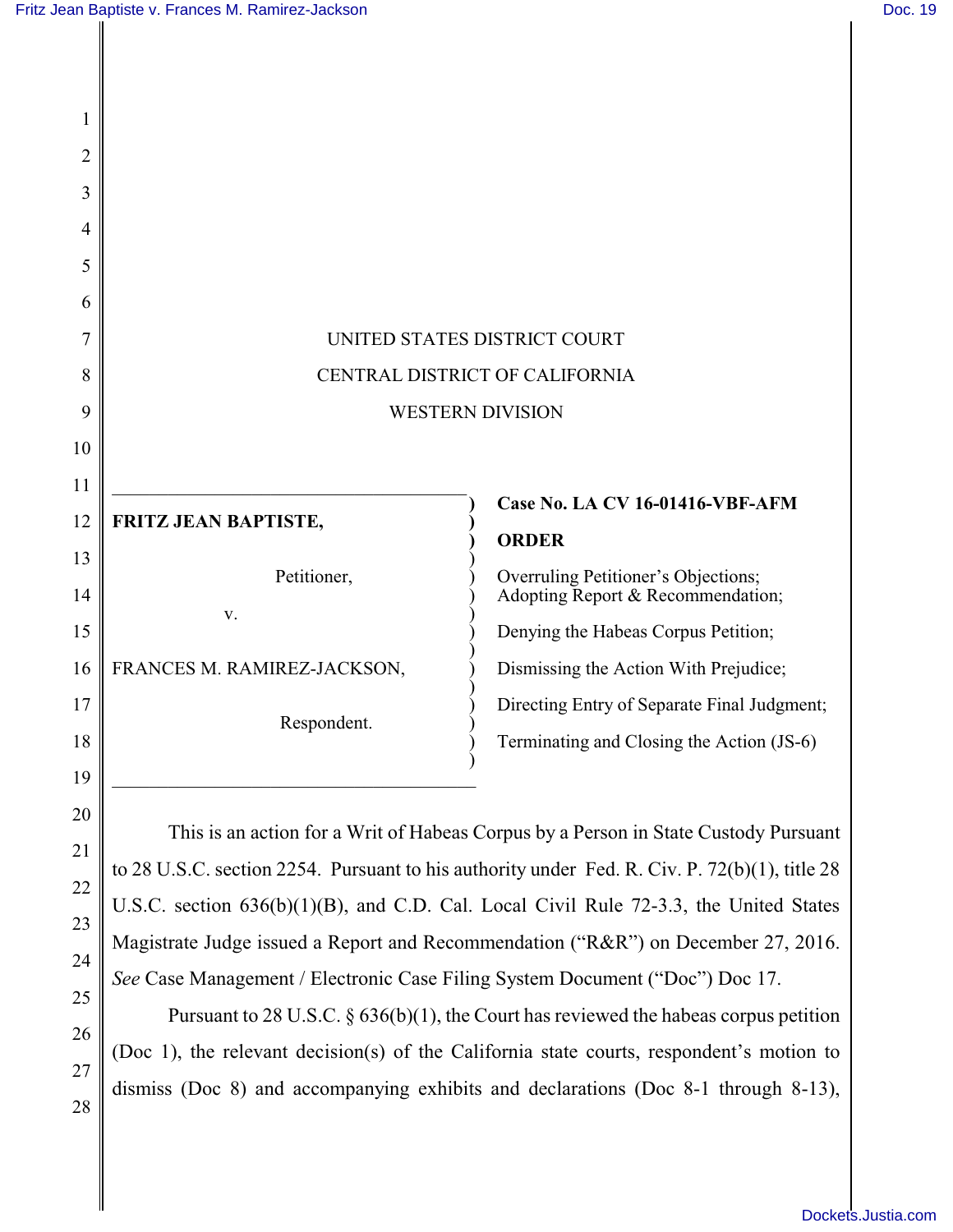1 2 3 petitioner Baptiste's response brief (Doc 11), the Magistrate Judge's R&R (Doc 17), petitioner's timely objections to the R&R (Doc 18), respondent's status report filed December 22, 2016 (Doc 15), and the applicable law.

5 6 7 8 9 10 11 12 "Federal Rule of Civil Procedure 72(b)(2) gave respondent a right to respond to the objections, but the time to do so has elapsed and respondent has filed neither a response nor a request for an extension of time. Accordingly, the Court proceeds to the merits without waiting further." *Ruelas v. Muniz*, No. SA CV 14-01761, 2016 WL 540769, \*1 (C.D. Cal. Feb. 9, 2016) (Fairbank, J.). "As required by Fed. R. Civ. P. 72(b)(3), the Court has engaged in de novo review of the portions of the R&R to which petitioner has specifically objected and finds no defect of law, fact, or logic in the . . . R&R." *Rael v. Foulk*, No. LA CV 14-02987 Doc. 47, 2015 WL 4111295, \*1 (C.D. Cal. July 7, 2015), *COA denied*, No. 15-56205 (9th Cir. Feb. 18, 2016).

13

4

14 15 16 17 18 19 20 21 22 23 24 "The Court finds discussion of [the] objections to be unnecessary on this record. The Magistrates Act 'merely requires the district judge to make a de novo determination of those portions of the report or specified proposed findings or recommendation to which objection is made.'" It does not require the district judge to provide a written explanation of the reasons for rejecting objections. *See MacKenzie v. California AG*, No. SA CV 12-00432, 2016 WL 5339566, \*1 (C.D. Cal. Sept. 21, 2016) (Fairbank, J.) (quoting *United States ex rel. Walterspiel v. Bayer AG*, 639 F. App'x 164, 168-69 ( $4<sup>th</sup>$  Cir.) (per curiam) ("The district court complied with this requirement. Accordingly, we find no procedural error in the district court's decision not to address specifically Walterspiel's objections."), *cert. denied*, – U.S. –, 137 S. Ct. 162 (Oct. 3, 2016) (brackets & internal quotation marks omitted). This is particularly true where, as here, the objections are plainly unavailing.

25

26 27 Accordingly, the Court will accept the Magistrate Judge's factual findings and legal conclusions and implement the Magistrate Judge's recommendations.

28